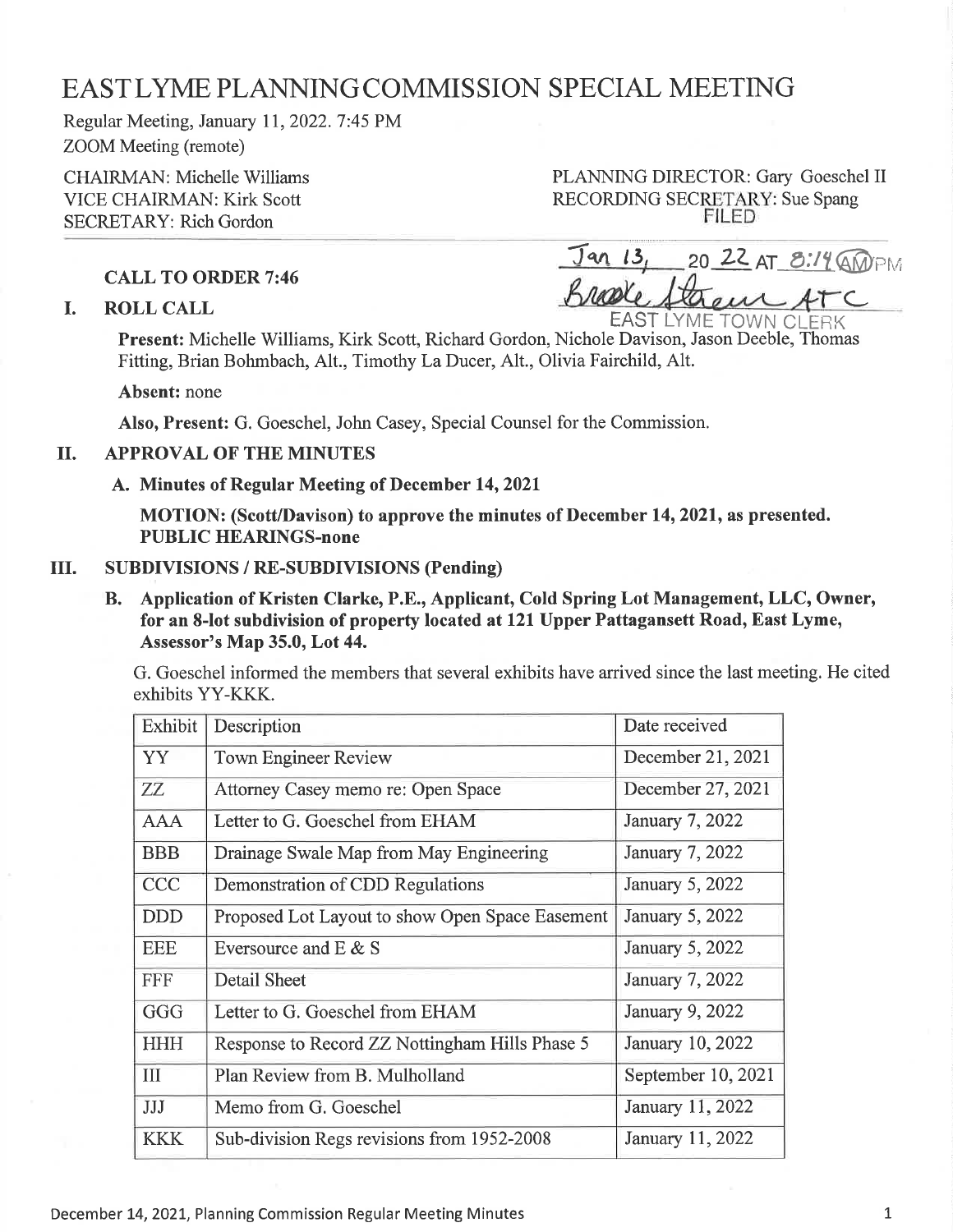G. Goeschel reviewed his memo, Exhibit JJJ with the Commission. (See File Copy)

Attorney P. Geraghty, for the applicant, informed the members that the major concern the members had at the last meeting has be resolved by the agreement to dedicate 4.25 acres of open space. He said that the proposed application meets all requirements of the CDC subdivision regulations for setbacks but because there has already been clearing it makes sense to go with a conventional design as described in the subdivision regulations.

John Casey, Special Counsel for the Commission with the law firm of Robinson and Cole, informed the members that he had nothing new to add to his memo as the applicant has provided dedication of : "be the space making the point moot."

K. Scott asked what the process for widening the road due to additional traffic due to development. G. Goeschel did not believe the addition of traffic due to the proposed application would be a hardship for the road and if in the future there is more development then the town would have to explore options.

The Commission asked if the 40' buffers contribute to the open space calculations. P. Geraghty stated a portion of the buffers do contribute to the dedicated open space calculations.

The members reviewed the new plans for placement of open space, setbacks, buffers and house locations.

The Commission expressed the need to put a note on the plans for future applications clarifying the dedicated open space and any open space requirements for future phases or plans.

P. Geraghty reiterated that there are currently no plans to develop the area and it will remain a camp.

MOTION: (Gordon/Deeble) I hereby Move to APPROVE the application known as Application of Kristen Clarke, P.E., for Cold Spring Lot Management, LLC/John Drabik, Owner, for Nottingham Hills Subdivision Phase 5, Prepared for Kristen T. Clarke, P.E., English Harbour Asset Management, LLC, for an 8-lot subdivision of property at 121 upper Pattagansett Road, East Lyme Assessor's Map 35.0, Lot 44, which is further subject to the following administrative requirements and required modifications to the site plan and/or other materials submitted in support of this application:

1. An Erosion & Sedimentation Control bond in an amount satisfactory to the Town Engineer shall be posted with the Town in a form acceptable to the Town of East Lyme Planning Commission prior to the start of any site work including but not limited to clearing, grubbing, filling and grading.

2. Detailed grading and drainage plan(s) shall be provided for the lots and the proposed drives outlining the spillway management for the rain gardens and the grading of the drives/swales in relation to check dams, etc.... and submitted on 24x36 sheet at a scale of  $1'' = 40'$ .

3. An Operations and Maintenance manual shall be submitted to the Town, clarifying who the responsible parties for the maintenance of the check dams and raingardens will be and shall include a and inspection and maintenance criteria.

4. As the existing topography and vegetation provide a naturally occurring bio-swale which, obviates the need to construct a bio-swale in front of lots 5L,52,54, the proposed limits of clearing shall be strictly adhered to and a drainage/conservation easement preventing the clearing or regrading of this area shall be provided.

5. Drafts of the proposed easements for the installation of underground utilities shall be provided to the Director of Planning for review by counsel as to content and form.

6. The applicable items above shall be accomplished prior to the filling of the subdivision on the land records, or other documentation of planning approval and no site work shall commence until all applicable conditions are satisfied.

7. The open space dedication attributable to the land depicted on this map, except for the 4.32 acres specifically shown as dedicated to open space, is hereby deferred to a later date when some, or all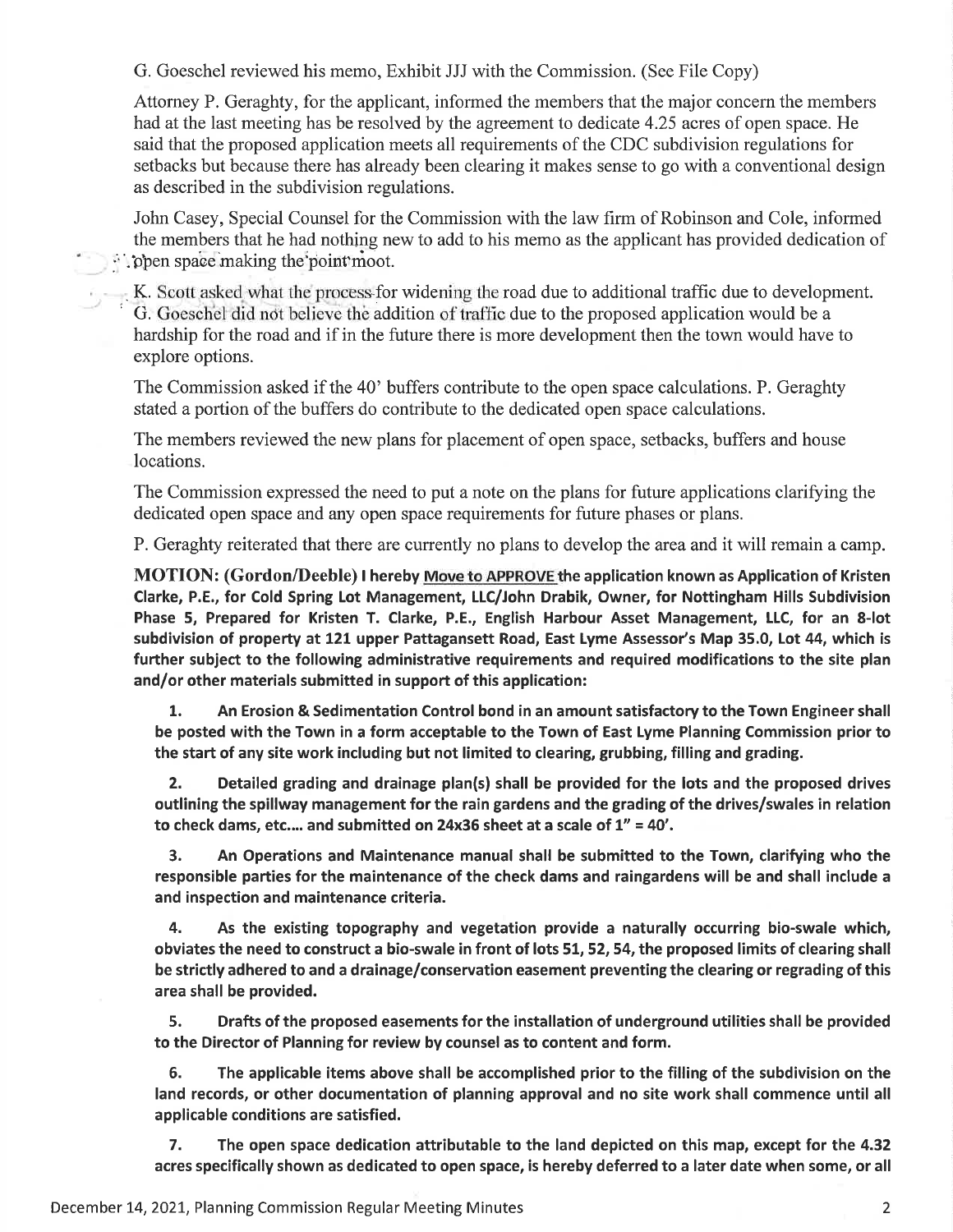of the remaining land is re-subdivided. At such later date, the open space attributable to the subdivision of the remaining land on this parcel will be combined with the open space dedication(s) attributable to the remaining portion(s) of the entire tract in a size and at a location determined by the Commission in accordance with the requirements set forth in the Subdivision Regulations. (To be placed as a note on plans)

ln support of this motion, in regards to the house locations, the locations proposed by the applicant are the preferred alternative verses maintaining a 200-fot no-build, no-clear setback and meets the intent of the East Lyme CDD Subdivision Regulations.

This approval is specific to the subdivision plan submitted as the application known as the Application of

Application of Kristen Clarke, P.E., for Cold Spring Lot Management, LtC/John Drablk, Owner, for Nottingham Hills Subdivision Phase 5, Prepared for Kristen T. Clarke, P.E., English Harbour Asset Management, LLC, for an 8-lot subdivision of property at 121 upper Pattagansett Road, East Lyme Assessor's Map 35.0, Lot 44.

Any changes in the subdivision plan shall require prior approval from the Commission and/or the Director of Planning. Any change in the development plan layout other than those identified herein shall constitute a new application.

The owner/applicant shall be bound by the provisions of this Application and Approval.

Vote: APPROVED unanimously.

#### IV. NEW BUSINESS

### A. Request of Mel Weise, Roxbury Road, LLC, for an extension of time to file Mylars for 5-lot subdivision of approximately 8.61 acres of land zoned R-40/20 on property located at Roxbury Road, East Lyme Assessor's Map #16.1, Lot # 43-1

G. Goeschel informed the Commission that M. Weise has submitted his Mylars within the time required, therefore there is no action to be taken.

#### Xil. ADJOURNMENT:

#### MOTION: (Scott/Deeble) to adjourn at 9:09. Vote: APPROVED Unanimously.

Respectfully Submitted, Sue Spang, Recording Secretary

#### 2022 Meeting dates: January 25, February 8, March 8, April 12, May 10, June 14, July 12, August 9, September 13, October 11, November 15 & December 13.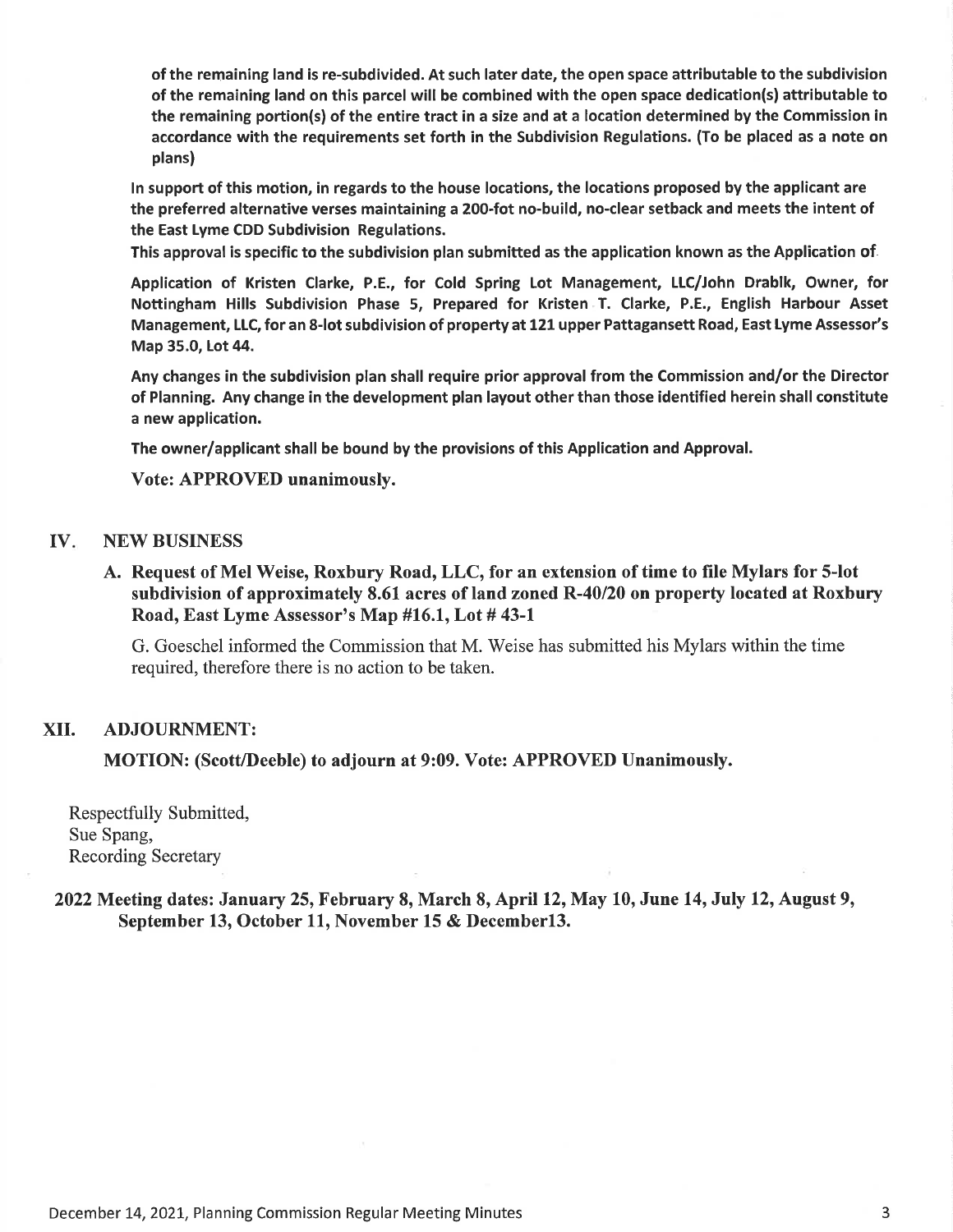$\frac{1}{2} \left( \frac{1}{2} \right)^{\frac{1}{2}} \left( \frac{1}{2} \right)^{\frac{1}{2}} \left( \frac{1}{2} \right)^{\frac{1}{2}} \left( \frac{1}{2} \right)^{\frac{1}{2}} \left( \frac{1}{2} \right)^{\frac{1}{2}} \left( \frac{1}{2} \right)^{\frac{1}{2}} \left( \frac{1}{2} \right)^{\frac{1}{2}} \left( \frac{1}{2} \right)^{\frac{1}{2}} \left( \frac{1}{2} \right)^{\frac{1}{2}} \left( \frac{1}{2} \right)^{\frac{1}{2}} \left( \frac{1}{2} \right)^$ 

 $\mathcal{A}^{\mathcal{A}}$  and  $\mathcal{A}^{\mathcal{A}}$  are  $\mathcal{A}^{\mathcal{A}}$  . In the contribution of  $\mathcal{A}^{\mathcal{A}}$  $\sim$  10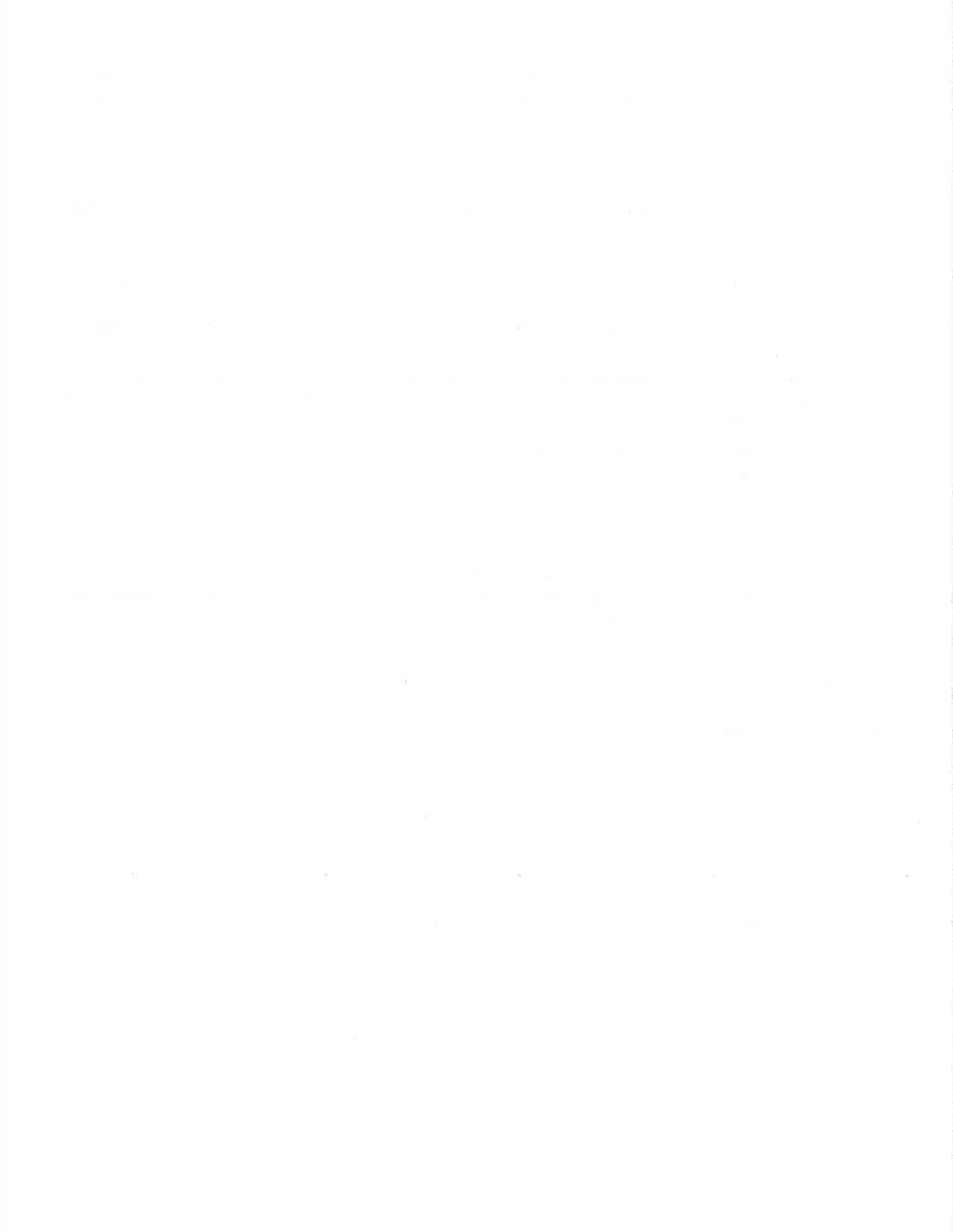# Town of

P.O. Drawer 519 Department of Planning & Inland Wetlands

Gary A. Goeschel II, Director of Planning / Inland Wetlands Agent



# East Lyme

108 Pennsylvania Ave Niantic, Connecticut 06357 Phone: (860) 691-4114 Fax: (860) 860-691-0351

#### MEMORANDUM

- To: East Lyme Planning Commission
- From: Gary A. Goeschel ll, Director of Planning
- Date: January 11, 2022
- Re: Application of Kristen Clarke, P.E., for Cold Spring Lot Management, LLC/John Drabik, Owner, for Nottingham Hills Subdivision Phase 5, Prepared for Kristen T. Clarke, P.E., English Harbour Asset Management, LLC, for an 8-lot subdivision of property at 121 upper Pattagansett Road, East Lyme Assessor's Map 35.0, Lot 41.

Upon review of the above referenced application and the following documentation:

- Proposed plans entitled "Pattagansett Preserve At Nottingham Hills (Also known as Nottingham Hills Phase 5)" prepared for Kristen T. Clarke, P.E., English Harbour Asset Management, LLC, 1712 Pioneer Avenue, Suite 1939, Cheyenne, WY 8200L, property owner Cold Spring Lot Management, LLC, 18 Drabik Road, East Lyme, CT 06333, dated August 3, 2021, and revised through August 8, 202I, prepared by John Paul Mereen of Gerwick-Mereen, LLC and plan entitled "Plan of Subdivision Showing existing Buildings and Roads, dated October 11, 2021, scale  $1'' = 100'$ , Nottingham Hills Phase V, I2L Upper Pattagansett Road, East Lyme, CT 06333", prepared by Tim May, P.E. of May Engineering, LLC;
- Proposed plans entitled "Plan Showing Demonstration of 40-foot Boundary Buffer and 200-foot house setback Requirement for Conservation Design Development Regulations, Nottingham Hills Subdivision, Phase 5, Property of Cold Spring Lot Management, LLC, 121 Upper Pattagansett Road, East Lyme, CT 06333 dated January 5,2O22";
- Proposed plan entitled Drainage Swales, Nottingham Hills Subdivision Phase V, 121 Upper Pattagansett Road, East Lyme, CT 06333, showing Building Lot Development and Grading, Rain Garden Location and Drainage, dated December 15, 2021 received January 7, 2022;
- . Correspondence dated January LO,2022, from Kristen T. Clarke, PE, of English Harbour Associates to the East Lyme Planning Commission regarding Nottingham Hills Subdivision Phase 5; and
- o Correspondence dated January 9,2022, from Kristen T. Clarke, PE, of English Harbour Associates to the Gary Goeschel, Director of Planning, regarding Nottingham Hills Subdivision Phase 5.

I offer the following comments and findings:

#### FINDINGS:

Whereas: The Commission received the above referenced application at its August 10, 2021, regularly scheduled meeting.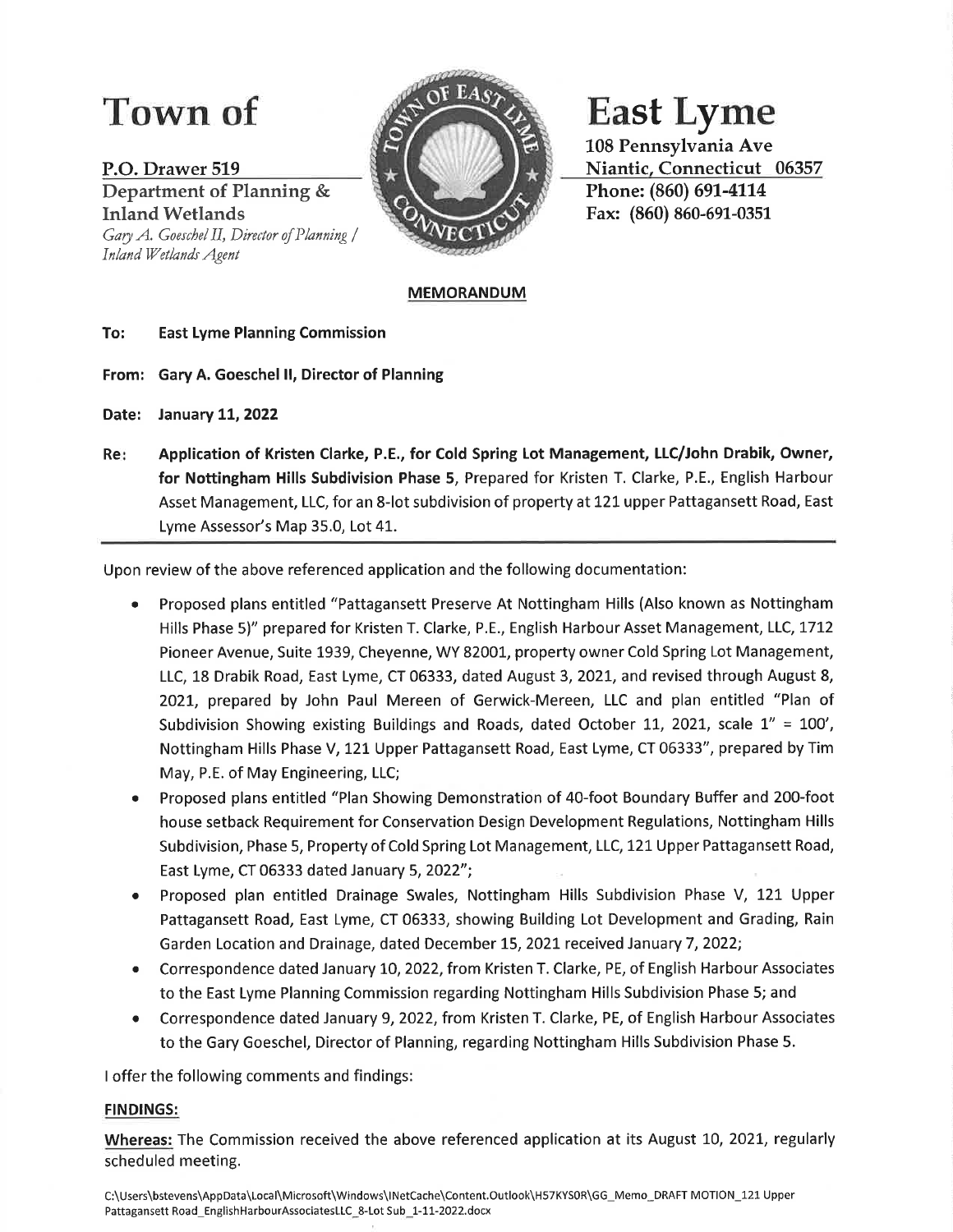Whereas: The Commission has reviewed the application and received testimony from the applicant, her professionals, and representatives. ln addition, Town staff also provided the Commission with comment concerning this application's compliance with local requirements and regulations.

Whereas: The parcel of land constituting the property subject to this application is zoned R-40/20 Rural Residential and the properties abutting the site in all directions are zoned R-40/20 Rural Residential.

Whereas: The Application does not request any waivers.

Whereas: The proposed Subdivision is found to meet the requirements of the East Lyme Subdivision Regulations and the East Lyme Plan of Conservation and Development (POCD) as demonstrated by the following:

Section 4-2-11 Easements and Deeds: Requires copies of all easements and deeds necessary to carry the subdivision plan into effect, conforming to the requirements of these Regulations, including instruments proposed to be executed or delivered after approval of the application shall be submitted. As such, any shared driveway, utility, drainage, or open space easements need to be provided.

Section 5-2-2(E) and 6-8 Stormwater Management Plan: As indicated in Exhibit "MM" Memo from Alex Klose, P.E., Town Engineer, dated December 7 ,2O2I, indicates that the Drainage and Stormwater Report along with the revised plans and calculations address and satisfy his previous comments in Exhibit "H". As such, the proposed plans meet the intent of Section 6-8 of the East Lyme Subdivision Regulations, and the proposed site development will not adversely affect the water quality of downstream water features or exacerbate any downstream flooding. However, the Town Engineer recommends detailed grading and drainage plan(s) for each lot be provided and the proposed drives outlining the spillway management for the raingardens and the grading of the drives/swales in relation to the check dams. ln addition, the Town Engineer also recommends an Operations and Maintenance Plan be submitted to the Town with clarification on who the responsible parties for the check dams and raingardens will be, including inspection and maintenance criteria and schedule.

Further, as demonstrated by Exhibits "YY" and 'WW" email from Alex Klose, P.E., Town Engineer to Tim May, P.E., indicated that a bio-swale along the north side of Upper Pattagansett Road in front of lots 51, 52, 54, and 55 is not necessary as the existing topography provides a naturally occurring swale. As such, the Town Engineer would not recommend clearing this area to install a swale when the naturally occurring vegetation and topography already serve this function.

Section 5-2-2(G) Erosion and Sedimentation Control Plan: As indicated by Exhibit "NN" the two sheet plan set entitled "Plan Showing Driveway Easements, Eversource Easements, Grading and E&S, Nottingham Hills Subdivision, Phase 5, property of Cold Spring Lot Management, LLC, 121 Upper Pattagansett Road, East Lyme, CT 06333, sheet 4 of 5 and 5 of 5, dated August 3, 2021 and revised through December 8,2O2I, was prepared in accordance with the 2002 CT E&S Guidelines. Review of the proposed Erosion and Sedimentation Control Plan revealed the appropriate notes, details, and provisions regarding erosion control measures adequate to control accelerated erosion and sedimentation and reduce the danger from storm water runoff on the proposed site have been incorporated into the proposed plan. Therefore, the Planning Commission may hereby CERTIFY that the Soil Erosion and Sediment Control Plan complies with the requirements and objectives of this Subdivision Regulation.

Section 5-4 Sanitation Report: As indicated in Exhibit "RR" correspondence from Wendy K. Arnold-Brown, R.S., REHS, of Ledge Light Health District, dated December 12, 2021, indicates the proposed lots are "recommended suitable in their current condition" for subsurface sewage disposal systems.

Section 5-5 Water Supply Report: As indicated in Exhibit "RR" correspondence from Wendy K. Arnold-Brown, R.S., REHS, of Ledge Light Health District, dated December 12,2021, indicates the proposed lots are "recommended suitable in their current condition."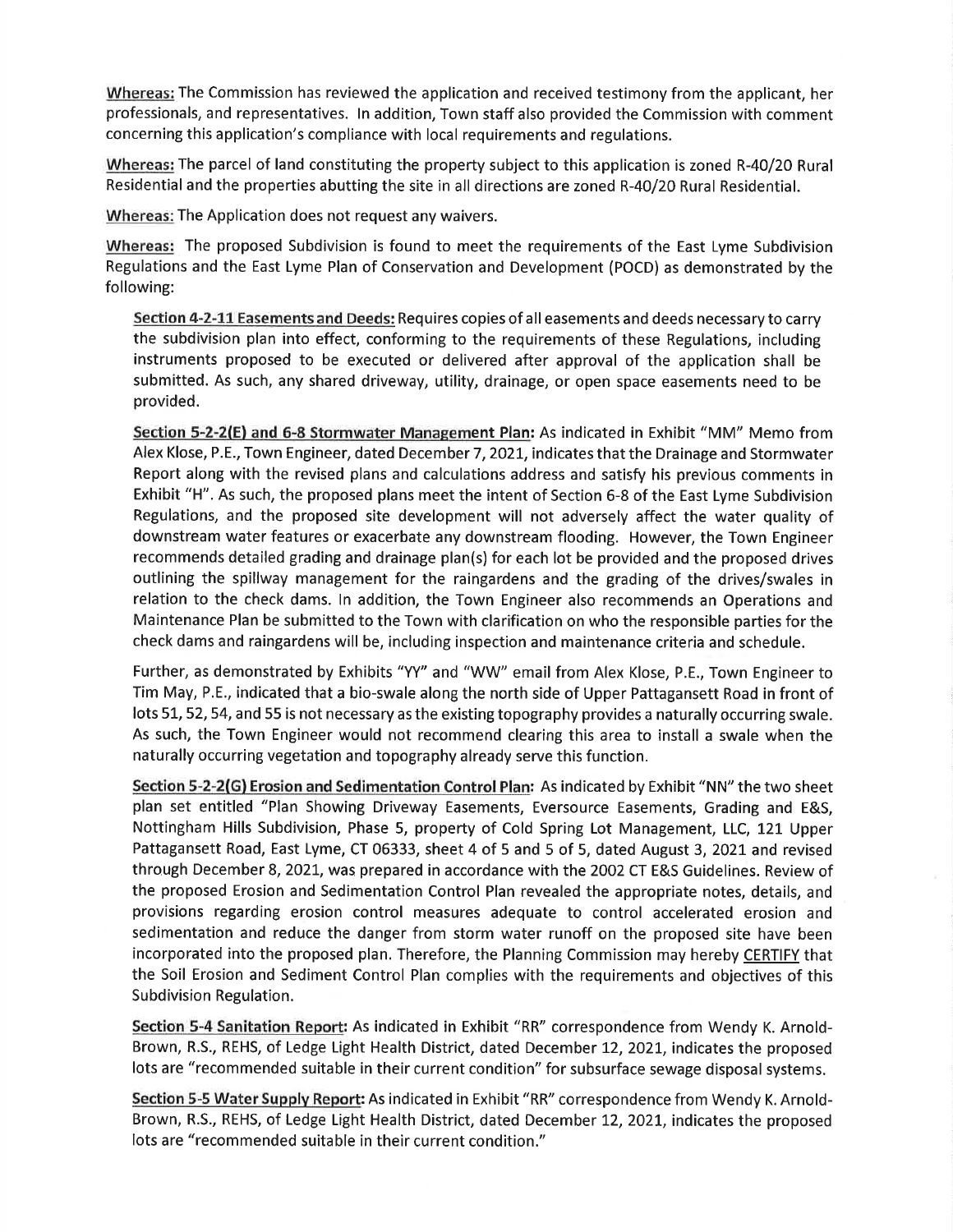Section 5-6 Pesticide Report: As evidenced by Exhibit "AAA" the applicant's testimony during public hearing, there have been no known regular applications of pesticides on the subject site currently or historically. ln addition, the site was previously used as a campground and is unlikely the use of pesticides and herbicides where used regularly or at all.

Section 5-8 Archeological Survey: Section 5-8 states a survey shall be conducted and a report sent to the State Historic Preservation Office (SHPO) a minimum of 35-days prior to the submission of the subdivision application to the Planning Commission. As demonstrated by Exhibit "CC" the Amended Design Report, indicates the applicant submitted a request to the State of Connecticut Archaeologist to review the proposed subdivision on August 10, 2021, which review resulted in the State requiring a Phase Lb Study be performed for the 14.3 acres encompassing the 8-lot subdivision. ln addition, Exhibit "UU" indicates that Dr. Sarah Holmes, PhD. conducted the Phase 1b Study and a copy of said report has been submitted to the SHPO. However, no response from the SHPO has been received. lt should also be noted that the Phase Lb Report indicates future disturbance or construction outside the proposed eight lots, where intact soils are present, continue to be categorized as having a high archaeological sensitivity.

Section 6-2 Lot Design Specifications: As indicated by the applicant's testimony, the proposed subdivision is not a Conservation Design Development (CDD) and is a standard Conventional Subdivision. Second, as proposed the Application is an application for a Subdivision of 64.30-acres of land into 8-building lots and is clearly not a re-subdivision of any previously subdivided land. The proposed subdivision is located within a residential zoning district, adjacent to existing lots which were previously approved as part of a cluster subdivision and continues the pattern of development characteristic of the existing residential cluster development. ln addition, the proposed Subdivision lots appear to be laid out in a manner generally consistent with the specifications of section 6 -2 of the East Lyme Subdivision Regulations.

Section 23.2 of the Zoning Regulations states, "The Planning Commission shall require the provisions of this section in the subdivision of any parcel of 10-acres or more in area or any subdivision of 4 or more lots." Section 23.3 of the Zoning Regulations indicates the Planning Commission may require Conservation Subdivision by Design for subdivisions of any parcel of land less than L0-acres or <sup>a</sup> subdivision of less than 4 lots upon finding that such development will further the objectives of Section 23.1.

As demonstrated by Exhibit "CCC", proposed plans entitled "Plan Showing Demonstration of 4O-foot Boundary Buffer and 200-foot house setback Requirement for Conservation Design Development Regulations, Nottingham Hills Subdivision, Phase 5, Property of Cold Spring Lot Management, LLC, 121 Upper Pattagansett Road, East Lyme, CT 06333 dated January 5, 2022" provides a 40-foot wooded or otherwise landscaped buffer along the perimeter of the development to screen development of the proposed lots from existing contiguous lots pursuant to Section 23.5 81 of the Zoning Regulations. ln addition, Exhibit "CCC" also demonstrates a deep "no-build, no-plant" buffer of a minimum of 200 feet may be obtained pursuant to Section 23.5 82 of the Zoning Regulations, which is required in wooded areas where the sense of enclosure is a feature that should be maintained.

Section 6-2-6 Energy Efficiency and Conservation: As demonstrated by Exhibit "AAA" the applicant describes the use of passive solar energy techniques which would not significantly increase the cost of the housing to the buyer, after any available tax credits, subsidies, and exemptions, has been considered. Such techniques shall maximize solar heat gain, minimize heat loss, and provide natural ventilation during the cooling season.

Section 6-7 Open Spaces: As stated in my previous memorandum Exhibit "TT", as indicated by the applicant's testimony, the proposed subdivision is not a Conservation Design Development (CDD) and is a standard Conventional Subdivision. Second, as proposed the Application is an application for <sup>a</sup> Subdivision of 64.30-acres of land into 8-building lots and is clearly not a re-subdivision of any previously subdivided land. While the proposed subdivision is located within a residential zoning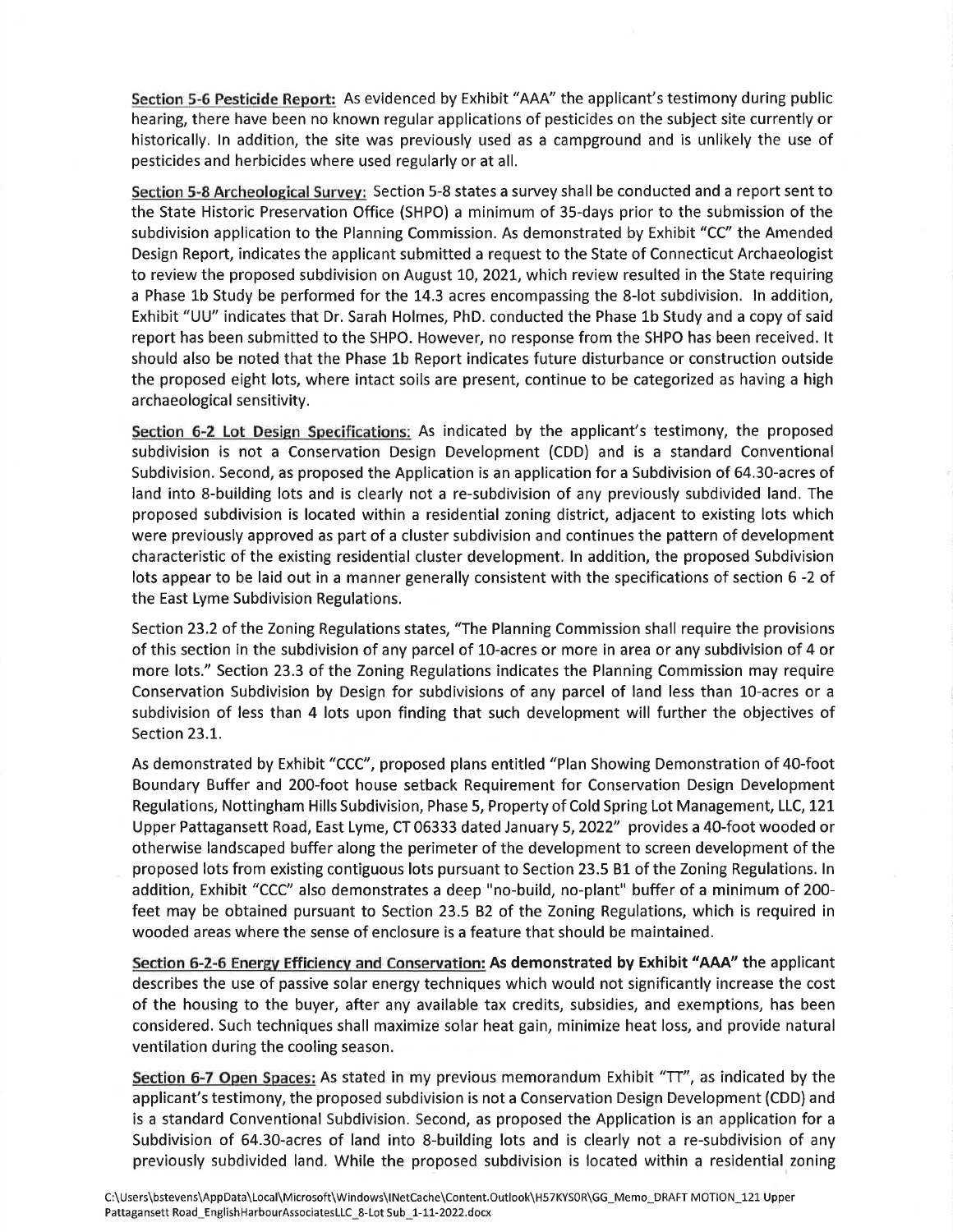district, adjacent to existing lots which were previously approved as part of a cluster subdivision and continues the pattern of development characteristic of the existing residential cluster development.

The subdivision is not being proposed as a Conservation Design Development (CDD). However, in order to take advantage of the dimensional flexibility offered by the regulations applicants must provide Open Space in accordance with Section 23.6 of the Zoning Regulations. However, the proposed Subdivision doesn't propose the dedication of Open Space in accordance with Section 23.6 of the Zoning Regulations nor does it propose any open space in accordance with Connecticut General Statutes 8-25. As the application proposes zero Open Space, the application indicates the Open Space requirement has been met through the previous dedication of open space associated with Phase L, 2, 3, & 4 of the Nottingham Hills Subdivision. However, as previously indicated the subject parcel has never been under common ownership with the abutting, adjacent, or adjoining lands, nor has the subject parcel been previously subdivided or ever a part of any previous applications for subdivision.

As previously noted in Exhibit "TT" 121 Upper Pattagansett Road was never shown on any proposed or approved plan as being a part of the Nottingham Hills Subdivision at the time Phases 1, 2 & 3 were proposed. As indicated by the applicant's testimony and as demonstrated in Exhibit "EE", the subject parcel did abut lots in the Nottingham Hills Subdivision. However, they have never been nor are currently under common ownership. However, as demonstrated by Exhibit "CCC" the proposed plans entitled "Plan Showing Demonstration of 40-foot Boundary Buffer and 200-foot house setback Requirement for Conservation Design Development Regulations, Nottingham Hills Subdivision, Phase 5, Property of Cold Spring Lot Management, LLC, L21 Upper Pattagansett Road, East Lyme, CT 06333 dated January 5,2022" provides open space in two locations totaling 4.23-acres of Open Space.

Section 6-8 Stormwater Management and Section 5-9 Requirements Regarding Flooding: Based on Exhibit "MM" memorandum from Alex Klose, P.E., Town Engineer dated December 7 ,2O2L, indicates that all his previous comments have been addressed and recommends prior to construction, detailed grading and drainage plans be provided for the lots and the proposed driveways outlining the spillway management practices for the raingardens and the grading of the driveway/swales in relation to the check dams. ln addition, he recommended an Operation and Maintenance plan be submitted to the Town, with clarification as to who the responsible parties are for the check dams and raingardens as well as including inspection and maintenance criteria and schedule for such work.

Section 6-9 Requirements Regarding Flooding: As indicated in Exhibit "MM", Memo from Alex Klose, P.E., Town Engineer, dated October 12, 2021, indicates that the revised plans and calculations provided by the applicant, address and satisfy his comments. As such, the Drainage Summary meets the overall intent of Section 6-8 of the East Lyme Subdivision Regulations, and the proposed site development will not adversely affect the water quality of downstream water features or exacerbate <sup>a</sup>ny downstream flooding.

However, as demonstrated by Exhibit "SS", the lnland Wetlands Agency modified the plan to include to include a bio-swale along the north side of Upper Pattagansett Road in front of proposed lots 51,52,54, and 55 to mitigate stormwater runoff not being treated by the rain gardens. As demonstrated by Exhibits "YY" and "WW" email from Alex Klose, P.E., Town Engineer to Tim May, P.E., indicated that a bio-swale along the north side of Upper Pattagansett Road in front of lots 51, 52, 54, and 55 is not necessary as the existing topography provides a naturally occurring swale. As such, the Town Engineer would not recommend clearing this area to install a swale when the naturally occurring vegetation and topography already serve this function.

Section 5-10 Street and Roadwav Design Specifications: Pursuant to Section 6-10-6 of the Regulations, where a subdivision borders an existing street with less than adequate right-of-way, and the Commission determines that there may be a need to realign or widen the street, the Commission may require the applicant to dedicate land for such future realignment or widening. The proposed plans show a "Parcel 2, Lake Side Parcel of 4L,L50+/- square feet" in addition to the proposed 8 new lots. However, the plans do not provide a 25-ft right-of-way from the centerline of the existing street, Upper Pattagansett Road (a public Right-of-Way across the subject property) along the frontage of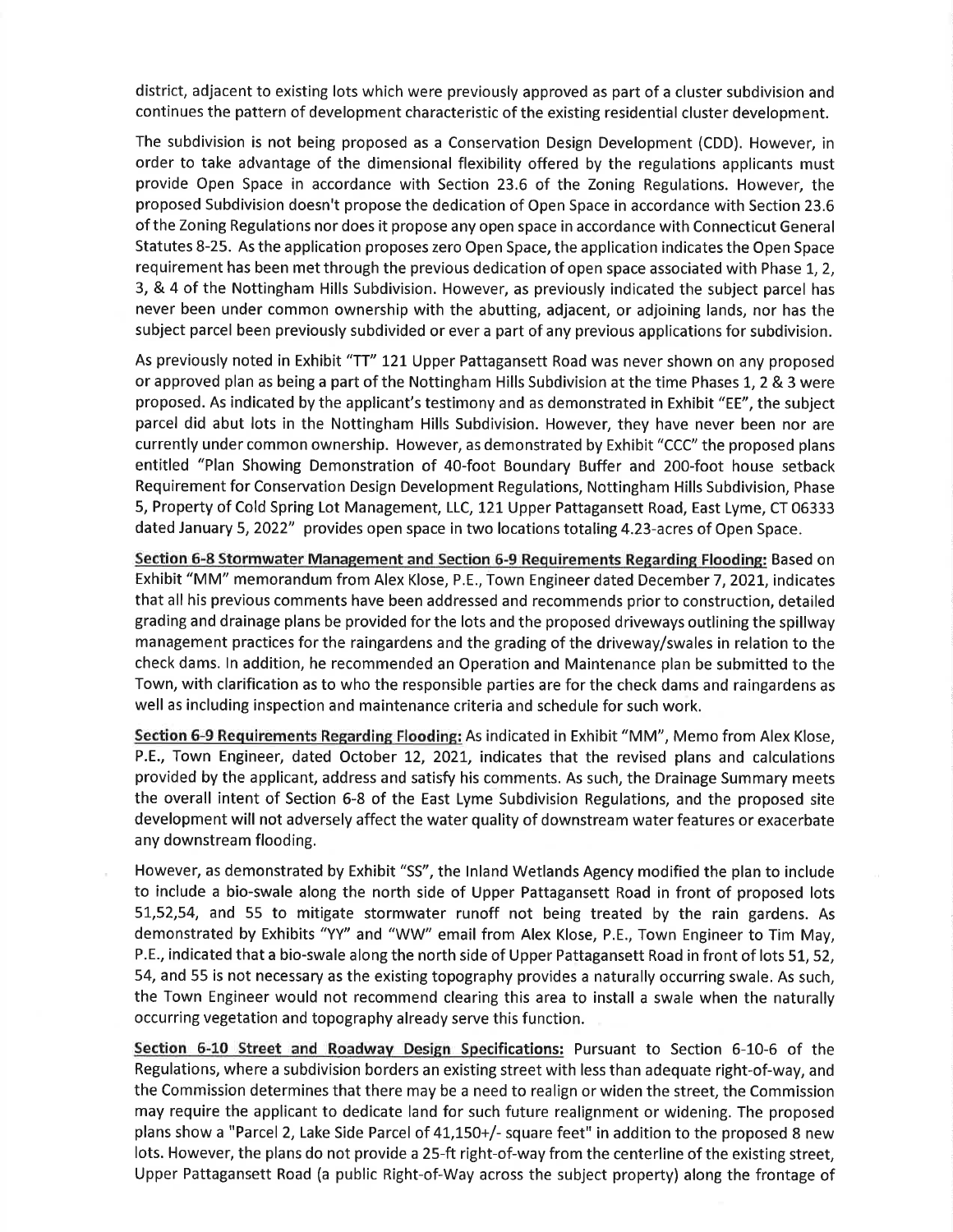the land to be subdivided pursuant to Section 6-10-7 of the Subdivision Regulations. However, as demonstrated by Exhibit "SS", the lnland Wetlands Agency modified the plan to also include a 25-foot Conservation Easement along southwest side of Upper Pattagansett Road over lot 55A to maintain the existing vegetative buffer along the lake front to the maximum extent practicable as the proposed plans require the clearing of vegetation on both sides of Upper Pattagansett Road in order to achieve adequate sightlines exiting from the proposed driveways.

Section 6-17 Underground Utilities: Requires underground electric transmission lines, telephone lines and cable television lines to be installed in each proposed subdivision, unless a waiver is granted in accordance with Section 4-13 of these Regulations. As demonstrated by Exhibit "FFF' a note shas been placed on the plans indicating the same. Pursuant to Section 4-2-11, copies or drafts of the proposed easements for the installation of underground utilities need to be provided.

Section 6-18 Surety: As the Planning Commission may require surety (e.g. performance and maintenance financial guarantees or letters of credit), sufficient to ensure compliance and completion of site improvements with an approved subdivision or resubdivision and any conditions placed thereon, and pursuant to Section 4-2-12 Bond or Cost Estimate-an estimate for the cost of erosion and sedimentation control measures, driveways, rain gardens, and bio-filter/detention/retention pond should be provide. Pursuant to Section 6-18, financial guarantee improvements may include but are not limited to, erosion and sedimentation control measures, drainage, landscaping buffers, utilities, parking, recreational facilities, streets, private streets or roadways, driveways, and sidewalks, or other elements as approved by the subdivision or resubdivision plan. Surety requirements shall conform to the requirements of Section 8 of the East Lyme Subdivision Regulations.

#### PROPOSED RESOLUTION

The East Lyme Planning Commission based on the record before it with respect to this application, finds this application to be in conformance with the Subdivision Regulations of the Town of East Lyme as based on the above Findings indicated in the Memorandum from Gary A. Goeschel ll, Director of Planning, dated January 11, 2022.

NOW THEREFORE, I hereby Move to APPROVE the application known as Application of Kristen Clarke, P.E., for Cold Spring Lot Management, LLC/John Drabik, Owner, for Nottingham Hills Subdivision Phase 5, Prepared for Kristen T. Clarke, P.E., English Harbour Asset Management, LLC, for an 8-lot subdivision of property at 121 upper Pattagansett Road, East Lyme Assessor's Map 35.0, Lot 41, which is further subject to the following administrative requirements and required modifications to the site plan and/or other materials submitted in support of this application:

- 1. An Erosion & Sedimentation Control bond in an amount satisfactory to the Town Engineer shall be posted with the Town in a form acceptable to the Town of East Lyme Planning Commission prior to the start of any site work including but not limited to clearing, grubbing, filling and grading.
- 2. Detailed grading and drainage plan(s) shall be provided for the lots and the proposed drives outlining the spillway management for the rain gardens and the grading of the drives/swales in relation to check dams, etc.... and submitted on 24x36 sheet at a scale of 1" = 40'.
- 3. An Operations and Maintenance manual shall be submitted to the Town, clarifying who the responsible parties for the maintenance of the check dams and raingardens will be and shall include a and inspection and maintenance criteria.
- 4. As the existing topography and vegetation provide a naturally occurring bio-swale which, obviates the need to construct a bio-swale in front of lots 5L,52,54, the proposed limits of clearing shall be strictly adhered to and a drainage/conservation easement preventing the clearing or regrading of this area shall be provided.
- 5. Drafts of the proposed easements for the installation of underground utilities shall be provided to the Director of Planning for review by counsel as to content and form.